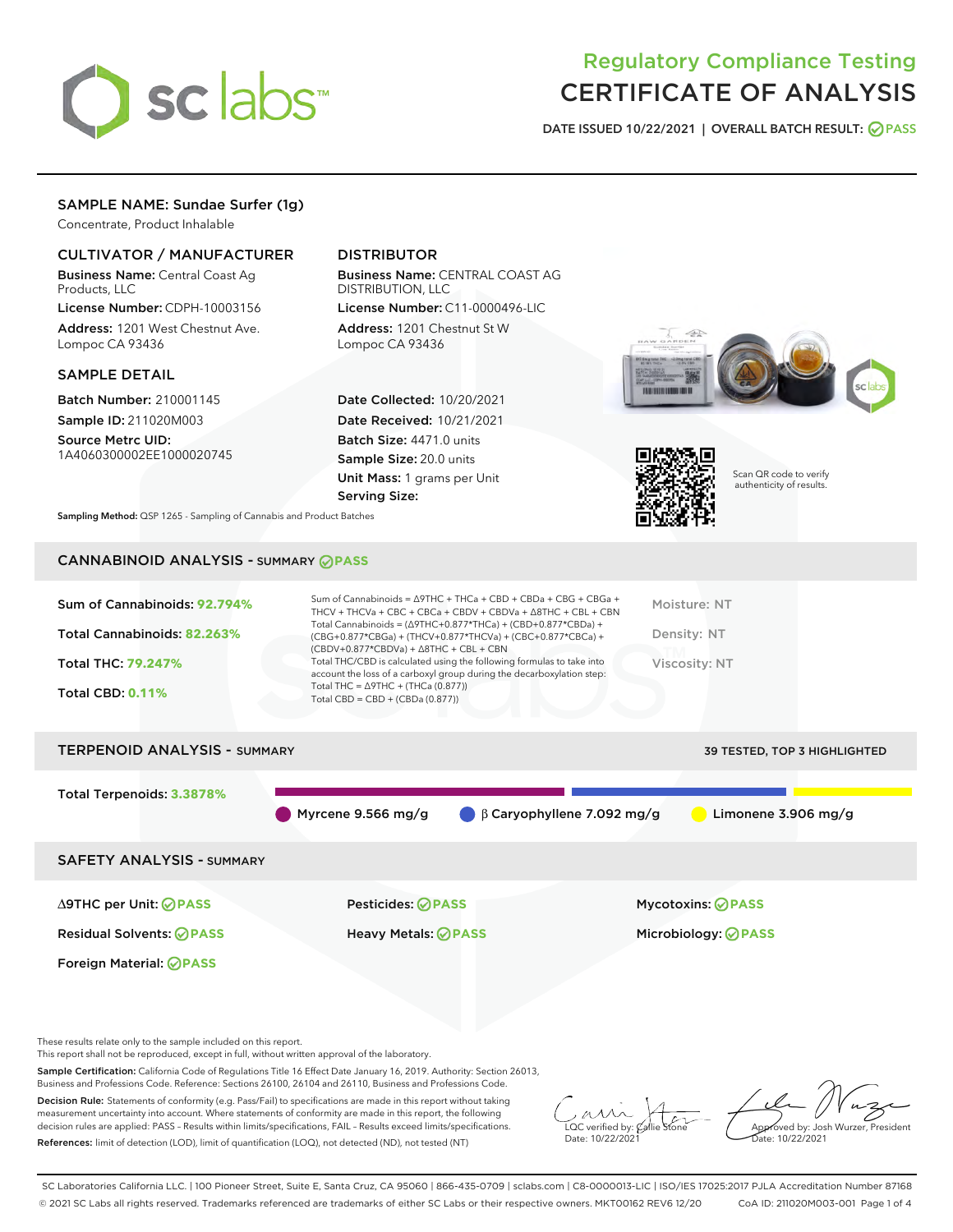



SUNDAE SURFER (1G) | DATE ISSUED 10/22/2021 | OVERALL BATCH RESULT: @ PASS

#### CANNABINOID TEST RESULTS - 10/21/2021 2 PASS

Tested by high-performance liquid chromatography with diode-array detection (HPLC-DAD). **Method:** QSP 1157 - Analysis of Cannabinoids by HPLC-DAD

#### TOTAL CANNABINOIDS: **82.263%**

Total Cannabinoids (Total THC) + (Total CBD) + (Total CBG) + (Total THCV) + (Total CBC) + (Total CBDV) + ∆8THC + CBL + CBN

TOTAL THC: **79.247%** Total THC (∆9THC+0.877\*THCa)

TOTAL CBD: **0.11%**

Total CBD (CBD+0.877\*CBDa)

TOTAL CBG: 1.807% Total CBG (CBG+0.877\*CBGa)

TOTAL THCV: 0.343% Total THCV (THCV+0.877\*THCVa)

TOTAL CBC: 0.756% Total CBC (CBC+0.877\*CBCa)

TOTAL CBDV: ND Total CBDV (CBDV+0.877\*CBDVa)

| <b>COMPOUND</b>  | LOD/LOQ<br>(mg/g)          | <b>MEASUREMENT</b><br><b>UNCERTAINTY</b><br>mg/g | <b>RESULT</b><br>(mg/g) | <b>RESULT</b><br>(%) |
|------------------|----------------------------|--------------------------------------------------|-------------------------|----------------------|
| <b>THCa</b>      | 0.05 / 0.14                | ±21.278                                          | 827.93                  | 82.793               |
| <b>A9THC</b>     | 0.06 / 0.26                | ±2.283                                           | 66.38                   | 6.638                |
| <b>CBGa</b>      | 0.1 / 0.2                  | ±0.86                                            | 16.5                    | 1.65                 |
| <b>CBCa</b>      | 0.07/0.28                  | ±0.321                                           | 6.57                    | 0.657                |
| <b>THCVa</b>     | 0.07/0.20                  | ±0.187                                           | 3.91                    | 0.391                |
| <b>CBG</b>       | 0.06/0.19                  | ±0.142                                           | 3.60                    | 0.360                |
| <b>CBC</b>       | 0.2 / 0.5                  | ±0.05                                            | 1.8                     | 0.18                 |
| <b>CBDa</b>      | 0.02/0.19                  | ±0.036                                           | 1.25                    | 0.125                |
| $\triangle$ 8THC | 0.1/0.4                    | N/A                                              | <b>ND</b>               | <b>ND</b>            |
| <b>THCV</b>      | 0.1 / 0.2                  | N/A                                              | <b>ND</b>               | <b>ND</b>            |
| <b>CBD</b>       | 0.07/0.29                  | N/A                                              | <b>ND</b>               | <b>ND</b>            |
| <b>CBDV</b>      | 0.04 / 0.15                | N/A                                              | <b>ND</b>               | <b>ND</b>            |
| <b>CBDVa</b>     | 0.03 / 0.53                | N/A                                              | <b>ND</b>               | <b>ND</b>            |
| <b>CBL</b>       | 0.06 / 0.24                | N/A                                              | <b>ND</b>               | <b>ND</b>            |
| <b>CBN</b>       | 0.1/0.3                    | N/A                                              | <b>ND</b>               | <b>ND</b>            |
|                  | <b>SUM OF CANNABINOIDS</b> |                                                  | 927.94 mg/g             | 92.794%              |

#### **UNIT MASS: 1 grams per Unit**

| ∆9THC per Unit                                                                            | 1120 per-package limit | 66.38 mg/unit<br><b>PASS</b> |  |  |  |
|-------------------------------------------------------------------------------------------|------------------------|------------------------------|--|--|--|
| <b>Total THC per Unit</b>                                                                 |                        | 792.47 mg/unit               |  |  |  |
| <b>CBD per Unit</b>                                                                       |                        | <b>ND</b>                    |  |  |  |
| <b>Total CBD per Unit</b>                                                                 |                        | $1.10$ mg/unit               |  |  |  |
| Sum of Cannabinoids<br>per Unit                                                           |                        | 927.94 mg/unit               |  |  |  |
| <b>Total Cannabinoids</b><br>per Unit                                                     |                        | 822.63 mg/unit               |  |  |  |
| <b>MOISTURE TEST RESULT</b><br><b>DENSITY TEST RESULT</b><br><b>VISCOSITY TEST RESULT</b> |                        |                              |  |  |  |

Not Tested

Not Tested

Not Tested

#### TERPENOID TEST RESULTS - 10/22/2021

Terpene analysis utilizing gas chromatography-flame ionization detection (GC-FID). **Method:** QSP 1192 - Analysis of Terpenoids by GC-FID

| <b>COMPOUND</b>           | LOD/LOQ<br>(mg/g) | <b>MEASUREMENT</b><br><b>UNCERTAINTY</b><br>mg/g | <b>RESULT</b><br>(mg/g)                         | <b>RESULT</b><br>(%) |
|---------------------------|-------------------|--------------------------------------------------|-------------------------------------------------|----------------------|
| <b>Myrcene</b>            | 0.008 / 0.025     | ±0.1234                                          | 9.566                                           | 0.9566               |
| $\beta$ Caryophyllene     | 0.004 / 0.012     | ±0.2525                                          | 7.092                                           | 0.7092               |
| Limonene                  | 0.005 / 0.016     | ±0.0559                                          | 3.906                                           | 0.3906               |
| $\alpha$ Humulene         | 0.009 / 0.029     | ±0.0675                                          | 2.102                                           | 0.2102               |
| Linalool                  | 0.009 / 0.032     | ±0.0798                                          | 2.101                                           | 0.2101               |
| Guaiol                    | 0.009 / 0.030     | ±0.0524                                          | 1.111                                           | 0.1111               |
| $\alpha$ Bisabolol        | 0.008 / 0.026     | ±0.0585                                          | 1.095                                           | 0.1095               |
| $\alpha$ Pinene           | 0.005 / 0.017     | ±0.0085                                          | 0.985                                           | 0.0985               |
| $\beta$ Pinene            | 0.004 / 0.014     | ±0.0100                                          | 0.873                                           | 0.0873               |
| <b>Terpineol</b>          | 0.016 / 0.055     | ±0.0462                                          | 0.753                                           | 0.0753               |
| Terpinolene               | 0.008 / 0.026     | ±0.0142                                          | 0.693                                           | 0.0693               |
| Fenchol                   | 0.010 / 0.034     | ±0.0252                                          | 0.651                                           | 0.0651               |
| Ocimene                   | 0.011 / 0.038     | ±0.0188                                          | 0.586                                           | 0.0586               |
| trans- $\beta$ -Farnesene | 0.008 / 0.025     | ±0.0184                                          | 0.517                                           | 0.0517               |
| Valencene                 | 0.009 / 0.030     | ±0.0340                                          | 0.494                                           | 0.0494               |
| Nerolidol                 | 0.009 / 0.028     | ±0.0293                                          | 0.466                                           | 0.0466               |
| Caryophyllene<br>Oxide    | 0.010 / 0.033     | ±0.0130                                          | 0.282                                           | 0.0282               |
| <b>Borneol</b>            | 0.005 / 0.016     | ±0.0083                                          | 0.198                                           | 0.0198               |
| Citronellol               | 0.003 / 0.010     | ±0.0037                                          | 0.076                                           | 0.0076               |
| Fenchone                  | 0.009 / 0.028     | ±0.0021                                          | 0.072                                           | 0.0072               |
| Camphene                  | 0.005 / 0.015     | ±0.0008                                          | 0.066                                           | 0.0066               |
| <b>Geranyl Acetate</b>    | 0.004 / 0.014     | ±0.0020                                          | 0.048                                           | 0.0048               |
| Geraniol                  | 0.002 / 0.007     | ±0.0020                                          | 0.045                                           | 0.0045               |
| Sabinene Hydrate          | 0.006 / 0.022     | ±0.0014                                          | 0.036                                           | 0.0036               |
| $\gamma$ Terpinene        | 0.006 / 0.018     | ±0.0005                                          | 0.028                                           | 0.0028               |
| $\alpha$ Terpinene        | 0.005 / 0.017     | ±0.0003                                          | 0.020                                           | 0.0020               |
| Nerol                     | 0.003 / 0.011     | ±0.0007                                          | 0.016                                           | 0.0016               |
| $\alpha$ Phellandrene     | 0.006 / 0.020     | N/A                                              | <loq< th=""><th><loq< th=""></loq<></th></loq<> | <loq< th=""></loq<>  |
| 3 Carene                  | 0.005 / 0.018     | N/A                                              | <loq< th=""><th><loq< th=""></loq<></th></loq<> | <loq< th=""></loq<>  |
| Eucalyptol                | 0.006 / 0.018     | N/A                                              | <loq< th=""><th><loq< th=""></loq<></th></loq<> | <loq< th=""></loq<>  |
| Sabinene                  | 0.004 / 0.014     | N/A                                              | ND                                              | <b>ND</b>            |
| p-Cymene                  | 0.005 / 0.016     | N/A                                              | ND                                              | ND                   |
| (-)-Isopulegol            | 0.005 / 0.016     | N/A                                              | ND                                              | <b>ND</b>            |
| Camphor                   | 0.006 / 0.019     | N/A                                              | <b>ND</b>                                       | <b>ND</b>            |
| Isoborneol                | 0.004 / 0.012     | N/A                                              | ND                                              | ND                   |
| Menthol                   | 0.008 / 0.025     | N/A                                              | ND                                              | ND                   |
| R-(+)-Pulegone            | 0.003 / 0.011     | N/A                                              | <b>ND</b>                                       | <b>ND</b>            |
| $\alpha$ Cedrene          | 0.005 / 0.016     | N/A                                              | ND                                              | ND                   |
| Cedrol                    | 0.008 / 0.027     | N/A                                              | <b>ND</b>                                       | ND                   |
| <b>TOTAL TERPENOIDS</b>   |                   |                                                  | 33.878 mg/g                                     | 3.3878%              |

SC Laboratories California LLC. | 100 Pioneer Street, Suite E, Santa Cruz, CA 95060 | 866-435-0709 | sclabs.com | C8-0000013-LIC | ISO/IES 17025:2017 PJLA Accreditation Number 87168 © 2021 SC Labs all rights reserved. Trademarks referenced are trademarks of either SC Labs or their respective owners. MKT00162 REV6 12/20 CoA ID: 211020M003-001 Page 2 of 4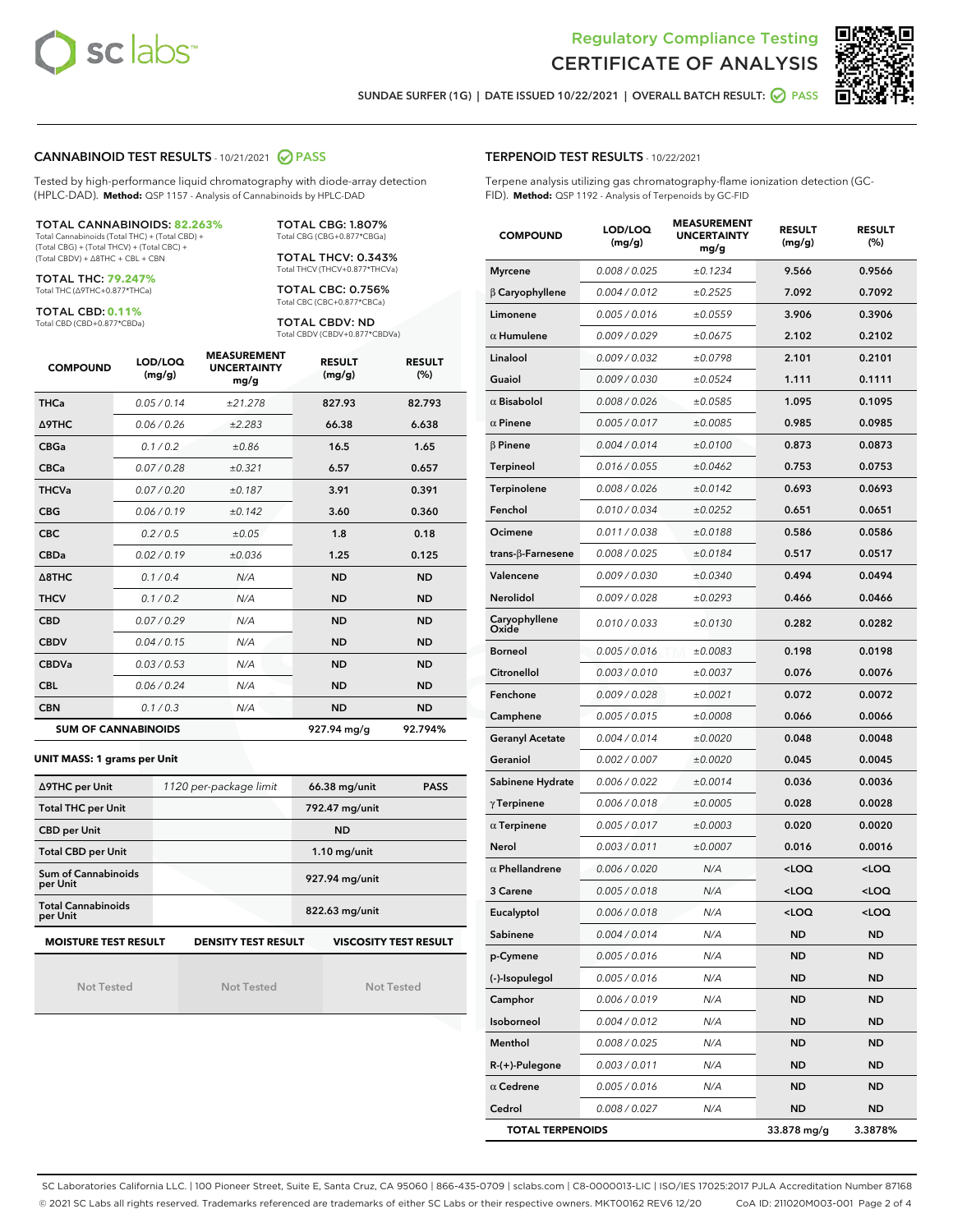



SUNDAE SURFER (1G) | DATE ISSUED 10/22/2021 | OVERALL BATCH RESULT: @ PASS

# CATEGORY 1 PESTICIDE TEST RESULTS - 10/22/2021 2 PASS

Pesticide and plant growth regulator analysis utilizing high-performance liquid chromatography-mass spectrometry (HPLC-MS) or gas chromatography-mass spectrometry (GC-MS). \*GC-MS utilized where indicated. **Method:** QSP 1212 - Analysis of Pesticides and Mycotoxins by LC-MS or QSP 1213 - Analysis of Pesticides by GC-MS

| <b>Aldicarb</b><br>0.03 / 0.08<br><b>ND</b><br>$\ge$ LOD<br>N/A<br><b>PASS</b><br>Carbofuran<br>0.02/0.05<br>$\ge$ LOD<br>N/A<br><b>ND</b><br><b>PASS</b><br>Chlordane*<br>0.03 / 0.08<br><b>ND</b><br>$>$ LOD<br>N/A<br><b>PASS</b><br>0.03/0.10<br><b>ND</b><br><b>PASS</b><br>Chlorfenapyr*<br>$\geq$ LOD<br>N/A<br>0.02 / 0.06<br>N/A<br><b>ND</b><br><b>PASS</b><br>Chlorpyrifos<br>$\geq$ LOD<br>0.02 / 0.07<br>N/A<br><b>ND</b><br><b>PASS</b><br>Coumaphos<br>$>$ LOD<br><b>Daminozide</b><br>0.02 / 0.07<br>$\ge$ LOD<br>N/A<br><b>ND</b><br><b>PASS</b><br><b>DDVP</b><br>0.03/0.09<br>$\ge$ LOD<br>N/A<br><b>ND</b><br><b>PASS</b><br>(Dichlorvos)<br>Dimethoate<br><b>ND</b><br><b>PASS</b><br>0.03 / 0.08<br>$>$ LOD<br>N/A<br>0.03/0.10<br>Ethoprop(hos)<br>$\ge$ LOD<br>N/A<br><b>ND</b><br><b>PASS</b><br>0.02/0.06<br>$\ge$ LOD<br>N/A<br><b>ND</b><br><b>PASS</b><br>Etofenprox<br>Fenoxycarb<br>0.03 / 0.08<br>$>$ LOD<br>N/A<br><b>ND</b><br><b>PASS</b><br>0.03 / 0.08<br><b>ND</b><br><b>PASS</b><br>Fipronil<br>$\ge$ LOD<br>N/A<br>Imazalil<br>0.02 / 0.06<br>$>$ LOD<br>N/A<br><b>ND</b><br><b>PASS</b><br>0.02 / 0.07<br>Methiocarb<br>N/A<br><b>ND</b><br>$>$ LOD<br><b>PASS</b><br>Methyl<br>0.03/0.10<br>$\ge$ LOD<br>N/A<br><b>ND</b><br><b>PASS</b><br>parathion<br>0.03/0.09<br>$\ge$ LOD<br>N/A<br><b>ND</b><br><b>PASS</b><br><b>Mevinphos</b><br>Paclobutrazol<br>0.02 / 0.05<br>$\ge$ LOD<br>N/A<br><b>ND</b><br><b>PASS</b><br>0.03/0.09<br>N/A<br>$\ge$ LOD<br><b>ND</b><br><b>PASS</b><br>Propoxur<br>0.03 / 0.08<br><b>ND</b><br><b>PASS</b><br>Spiroxamine<br>$\ge$ LOD<br>N/A<br><b>PASS</b><br>Thiacloprid<br>0.03/0.10<br>$\ge$ LOD<br>N/A<br><b>ND</b> | <b>COMPOUND</b> | LOD/LOQ<br>$(\mu g/g)$ | <b>ACTION</b><br>LIMIT<br>$(\mu g/g)$ | <b>MEASUREMENT</b><br><b>UNCERTAINTY</b><br>$\mu$ g/g | <b>RESULT</b><br>$(\mu g/g)$ | <b>RESULT</b> |
|-----------------------------------------------------------------------------------------------------------------------------------------------------------------------------------------------------------------------------------------------------------------------------------------------------------------------------------------------------------------------------------------------------------------------------------------------------------------------------------------------------------------------------------------------------------------------------------------------------------------------------------------------------------------------------------------------------------------------------------------------------------------------------------------------------------------------------------------------------------------------------------------------------------------------------------------------------------------------------------------------------------------------------------------------------------------------------------------------------------------------------------------------------------------------------------------------------------------------------------------------------------------------------------------------------------------------------------------------------------------------------------------------------------------------------------------------------------------------------------------------------------------------------------------------------------------------------------------------------------------------------------------------------------------------------------------------------|-----------------|------------------------|---------------------------------------|-------------------------------------------------------|------------------------------|---------------|
|                                                                                                                                                                                                                                                                                                                                                                                                                                                                                                                                                                                                                                                                                                                                                                                                                                                                                                                                                                                                                                                                                                                                                                                                                                                                                                                                                                                                                                                                                                                                                                                                                                                                                                     |                 |                        |                                       |                                                       |                              |               |
|                                                                                                                                                                                                                                                                                                                                                                                                                                                                                                                                                                                                                                                                                                                                                                                                                                                                                                                                                                                                                                                                                                                                                                                                                                                                                                                                                                                                                                                                                                                                                                                                                                                                                                     |                 |                        |                                       |                                                       |                              |               |
|                                                                                                                                                                                                                                                                                                                                                                                                                                                                                                                                                                                                                                                                                                                                                                                                                                                                                                                                                                                                                                                                                                                                                                                                                                                                                                                                                                                                                                                                                                                                                                                                                                                                                                     |                 |                        |                                       |                                                       |                              |               |
|                                                                                                                                                                                                                                                                                                                                                                                                                                                                                                                                                                                                                                                                                                                                                                                                                                                                                                                                                                                                                                                                                                                                                                                                                                                                                                                                                                                                                                                                                                                                                                                                                                                                                                     |                 |                        |                                       |                                                       |                              |               |
|                                                                                                                                                                                                                                                                                                                                                                                                                                                                                                                                                                                                                                                                                                                                                                                                                                                                                                                                                                                                                                                                                                                                                                                                                                                                                                                                                                                                                                                                                                                                                                                                                                                                                                     |                 |                        |                                       |                                                       |                              |               |
|                                                                                                                                                                                                                                                                                                                                                                                                                                                                                                                                                                                                                                                                                                                                                                                                                                                                                                                                                                                                                                                                                                                                                                                                                                                                                                                                                                                                                                                                                                                                                                                                                                                                                                     |                 |                        |                                       |                                                       |                              |               |
|                                                                                                                                                                                                                                                                                                                                                                                                                                                                                                                                                                                                                                                                                                                                                                                                                                                                                                                                                                                                                                                                                                                                                                                                                                                                                                                                                                                                                                                                                                                                                                                                                                                                                                     |                 |                        |                                       |                                                       |                              |               |
|                                                                                                                                                                                                                                                                                                                                                                                                                                                                                                                                                                                                                                                                                                                                                                                                                                                                                                                                                                                                                                                                                                                                                                                                                                                                                                                                                                                                                                                                                                                                                                                                                                                                                                     |                 |                        |                                       |                                                       |                              |               |
|                                                                                                                                                                                                                                                                                                                                                                                                                                                                                                                                                                                                                                                                                                                                                                                                                                                                                                                                                                                                                                                                                                                                                                                                                                                                                                                                                                                                                                                                                                                                                                                                                                                                                                     |                 |                        |                                       |                                                       |                              |               |
|                                                                                                                                                                                                                                                                                                                                                                                                                                                                                                                                                                                                                                                                                                                                                                                                                                                                                                                                                                                                                                                                                                                                                                                                                                                                                                                                                                                                                                                                                                                                                                                                                                                                                                     |                 |                        |                                       |                                                       |                              |               |
|                                                                                                                                                                                                                                                                                                                                                                                                                                                                                                                                                                                                                                                                                                                                                                                                                                                                                                                                                                                                                                                                                                                                                                                                                                                                                                                                                                                                                                                                                                                                                                                                                                                                                                     |                 |                        |                                       |                                                       |                              |               |
|                                                                                                                                                                                                                                                                                                                                                                                                                                                                                                                                                                                                                                                                                                                                                                                                                                                                                                                                                                                                                                                                                                                                                                                                                                                                                                                                                                                                                                                                                                                                                                                                                                                                                                     |                 |                        |                                       |                                                       |                              |               |
|                                                                                                                                                                                                                                                                                                                                                                                                                                                                                                                                                                                                                                                                                                                                                                                                                                                                                                                                                                                                                                                                                                                                                                                                                                                                                                                                                                                                                                                                                                                                                                                                                                                                                                     |                 |                        |                                       |                                                       |                              |               |
|                                                                                                                                                                                                                                                                                                                                                                                                                                                                                                                                                                                                                                                                                                                                                                                                                                                                                                                                                                                                                                                                                                                                                                                                                                                                                                                                                                                                                                                                                                                                                                                                                                                                                                     |                 |                        |                                       |                                                       |                              |               |
|                                                                                                                                                                                                                                                                                                                                                                                                                                                                                                                                                                                                                                                                                                                                                                                                                                                                                                                                                                                                                                                                                                                                                                                                                                                                                                                                                                                                                                                                                                                                                                                                                                                                                                     |                 |                        |                                       |                                                       |                              |               |
|                                                                                                                                                                                                                                                                                                                                                                                                                                                                                                                                                                                                                                                                                                                                                                                                                                                                                                                                                                                                                                                                                                                                                                                                                                                                                                                                                                                                                                                                                                                                                                                                                                                                                                     |                 |                        |                                       |                                                       |                              |               |
|                                                                                                                                                                                                                                                                                                                                                                                                                                                                                                                                                                                                                                                                                                                                                                                                                                                                                                                                                                                                                                                                                                                                                                                                                                                                                                                                                                                                                                                                                                                                                                                                                                                                                                     |                 |                        |                                       |                                                       |                              |               |
|                                                                                                                                                                                                                                                                                                                                                                                                                                                                                                                                                                                                                                                                                                                                                                                                                                                                                                                                                                                                                                                                                                                                                                                                                                                                                                                                                                                                                                                                                                                                                                                                                                                                                                     |                 |                        |                                       |                                                       |                              |               |
|                                                                                                                                                                                                                                                                                                                                                                                                                                                                                                                                                                                                                                                                                                                                                                                                                                                                                                                                                                                                                                                                                                                                                                                                                                                                                                                                                                                                                                                                                                                                                                                                                                                                                                     |                 |                        |                                       |                                                       |                              |               |
|                                                                                                                                                                                                                                                                                                                                                                                                                                                                                                                                                                                                                                                                                                                                                                                                                                                                                                                                                                                                                                                                                                                                                                                                                                                                                                                                                                                                                                                                                                                                                                                                                                                                                                     |                 |                        |                                       |                                                       |                              |               |
|                                                                                                                                                                                                                                                                                                                                                                                                                                                                                                                                                                                                                                                                                                                                                                                                                                                                                                                                                                                                                                                                                                                                                                                                                                                                                                                                                                                                                                                                                                                                                                                                                                                                                                     |                 |                        |                                       |                                                       |                              |               |

#### CATEGORY 2 PESTICIDE TEST RESULTS - 10/22/2021 @ PASS

| <b>COMPOUND</b>          | LOD/LOO<br>$(\mu g/g)$ | <b>ACTION</b><br>LIMIT<br>$(\mu g/g)$ | <b>MEASUREMENT</b><br><b>UNCERTAINTY</b><br>µg/g | <b>RESULT</b><br>$(\mu g/g)$ | <b>RESULT</b> |  |
|--------------------------|------------------------|---------------------------------------|--------------------------------------------------|------------------------------|---------------|--|
| Abamectin                | 0.03/0.10              | 0.1                                   | N/A                                              | <b>ND</b>                    | <b>PASS</b>   |  |
| Acephate                 | 0.02/0.07              | 0.1                                   | N/A                                              | <b>ND</b>                    | <b>PASS</b>   |  |
| Acequinocyl              | 0.02/0.07              | 0.1                                   | N/A                                              | <b>ND</b>                    | <b>PASS</b>   |  |
| Acetamiprid              | 0.02 / 0.05            | 0.1                                   | N/A                                              | <b>ND</b>                    | <b>PASS</b>   |  |
| Azoxystrobin             | 0.02/0.07              | 0.1                                   | N/A                                              | <b>ND</b>                    | <b>PASS</b>   |  |
| <b>Bifenazate</b>        | 0.01 / 0.04            | 0.1                                   | N/A                                              | <b>ND</b>                    | <b>PASS</b>   |  |
| <b>Bifenthrin</b>        | 0.02 / 0.05            | 3                                     | N/A                                              | <b>ND</b>                    | <b>PASS</b>   |  |
| <b>Boscalid</b>          | 0.03/0.09              | 0.1                                   | N/A                                              | <b>ND</b>                    | <b>PASS</b>   |  |
| Captan                   | 0.19/0.57              | 0.7                                   | N/A                                              | <b>ND</b>                    | <b>PASS</b>   |  |
| Carbaryl                 | 0.02/0.06              | 0.5                                   | N/A                                              | <b>ND</b>                    | <b>PASS</b>   |  |
| Chlorantranilip-<br>role | 0.04/0.12              | 10                                    | N/A                                              | <b>ND</b>                    | <b>PASS</b>   |  |
| Clofentezine             | 0.03/0.09              | 0.1                                   | N/A                                              | <b>ND</b>                    | <b>PASS</b>   |  |

| <b>CATEGORY 2 PESTICIDE TEST RESULTS</b> - 10/22/2021 continued |  |  |
|-----------------------------------------------------------------|--|--|
|                                                                 |  |  |

| <b>COMPOUND</b>               | LOD/LOQ<br>(µg/g) | <b>ACTION</b><br>LIMIT<br>$(\mu g/g)$ | <b>MEASUREMENT</b><br><b>UNCERTAINTY</b><br>µg/g | <b>RESULT</b><br>(µg/g) | <b>RESULT</b> |
|-------------------------------|-------------------|---------------------------------------|--------------------------------------------------|-------------------------|---------------|
| Cyfluthrin                    | 0.12 / 0.38       | 2                                     | N/A                                              | <b>ND</b>               | <b>PASS</b>   |
| Cypermethrin                  | 0.11 / 0.32       | $\mathcal{I}$                         | N/A                                              | <b>ND</b>               | <b>PASS</b>   |
| Diazinon                      | 0.02 / 0.05       | 0.1                                   | N/A                                              | <b>ND</b>               | <b>PASS</b>   |
| Dimethomorph                  | 0.03 / 0.09       | 2                                     | N/A                                              | <b>ND</b>               | <b>PASS</b>   |
| Etoxazole                     | 0.02 / 0.06       | 0.1                                   | N/A                                              | <b>ND</b>               | <b>PASS</b>   |
| Fenhexamid                    | 0.03 / 0.09       | 0.1                                   | N/A                                              | <b>ND</b>               | <b>PASS</b>   |
| Fenpyroximate                 | 0.02 / 0.06       | 0.1                                   | N/A                                              | <b>ND</b>               | <b>PASS</b>   |
| Flonicamid                    | 0.03 / 0.10       | 0.1                                   | N/A                                              | <b>ND</b>               | <b>PASS</b>   |
| Fludioxonil                   | 0.03 / 0.10       | 0.1                                   | N/A                                              | <b>ND</b>               | <b>PASS</b>   |
| Hexythiazox                   | 0.02 / 0.07       | 0.1                                   | N/A                                              | <b>ND</b>               | <b>PASS</b>   |
| Imidacloprid                  | 0.04 / 0.11       | 5                                     | N/A                                              | <b>ND</b>               | <b>PASS</b>   |
| Kresoxim-methyl               | 0.02 / 0.07       | 0.1                                   | N/A                                              | <b>ND</b>               | <b>PASS</b>   |
| Malathion                     | 0.03 / 0.09       | 0.5                                   | N/A                                              | <b>ND</b>               | <b>PASS</b>   |
| Metalaxyl                     | 0.02 / 0.07       | $\overline{c}$                        | N/A                                              | <b>ND</b>               | <b>PASS</b>   |
| Methomyl                      | 0.03 / 0.10       | $\mathcal{I}$                         | N/A                                              | <b>ND</b>               | <b>PASS</b>   |
| Myclobutanil                  | 0.03 / 0.09       | 0.1                                   | N/A                                              | <b>ND</b>               | <b>PASS</b>   |
| Naled                         | 0.02 / 0.07       | 0.1                                   | N/A                                              | <b>ND</b>               | <b>PASS</b>   |
| Oxamyl                        | 0.04 / 0.11       | 0.5                                   | N/A                                              | <b>ND</b>               | <b>PASS</b>   |
| Pentachloronitro-<br>benzene* | 0.03/0.09         | 0.1                                   | N/A                                              | <b>ND</b>               | <b>PASS</b>   |
| Permethrin                    | 0.04 / 0.12       | 0.5                                   | N/A                                              | <b>ND</b>               | <b>PASS</b>   |
| Phosmet                       | 0.03 / 0.10       | 0.1                                   | N/A                                              | <b>ND</b>               | <b>PASS</b>   |
| Piperonylbu-<br>toxide        | 0.02 / 0.07       | 3                                     | N/A                                              | <b>ND</b>               | <b>PASS</b>   |
| Prallethrin                   | 0.03 / 0.08       | 0.1                                   | N/A                                              | <b>ND</b>               | <b>PASS</b>   |
| Propiconazole                 | 0.02 / 0.07       | 0.1                                   | N/A                                              | <b>ND</b>               | <b>PASS</b>   |
| Pyrethrins                    | 0.04 / 0.12       | 0.5                                   | N/A                                              | <b>ND</b>               | <b>PASS</b>   |
| Pyridaben                     | 0.02 / 0.07       | 0.1                                   | N/A                                              | <b>ND</b>               | <b>PASS</b>   |
| Spinetoram                    | 0.02 / 0.07       | 0.1                                   | N/A                                              | <b>ND</b>               | <b>PASS</b>   |
| Spinosad                      | 0.02 / 0.07       | 0.1                                   | N/A                                              | <b>ND</b>               | <b>PASS</b>   |
| Spiromesifen                  | 0.02 / 0.05       | 0.1                                   | N/A                                              | <b>ND</b>               | <b>PASS</b>   |
| Spirotetramat                 | 0.02 / 0.06       | 0.1                                   | N/A                                              | <b>ND</b>               | <b>PASS</b>   |
| Tebuconazole                  | 0.02 / 0.07       | 0.1                                   | N/A                                              | <b>ND</b>               | <b>PASS</b>   |
| Thiamethoxam                  | 0.03 / 0.10       | 5                                     | N/A                                              | <b>ND</b>               | <b>PASS</b>   |
| Trifloxystrobin               | 0.03 / 0.08       | 0.1                                   | N/A                                              | <b>ND</b>               | <b>PASS</b>   |

SC Laboratories California LLC. | 100 Pioneer Street, Suite E, Santa Cruz, CA 95060 | 866-435-0709 | sclabs.com | C8-0000013-LIC | ISO/IES 17025:2017 PJLA Accreditation Number 87168 © 2021 SC Labs all rights reserved. Trademarks referenced are trademarks of either SC Labs or their respective owners. MKT00162 REV6 12/20 CoA ID: 211020M003-001 Page 3 of 4